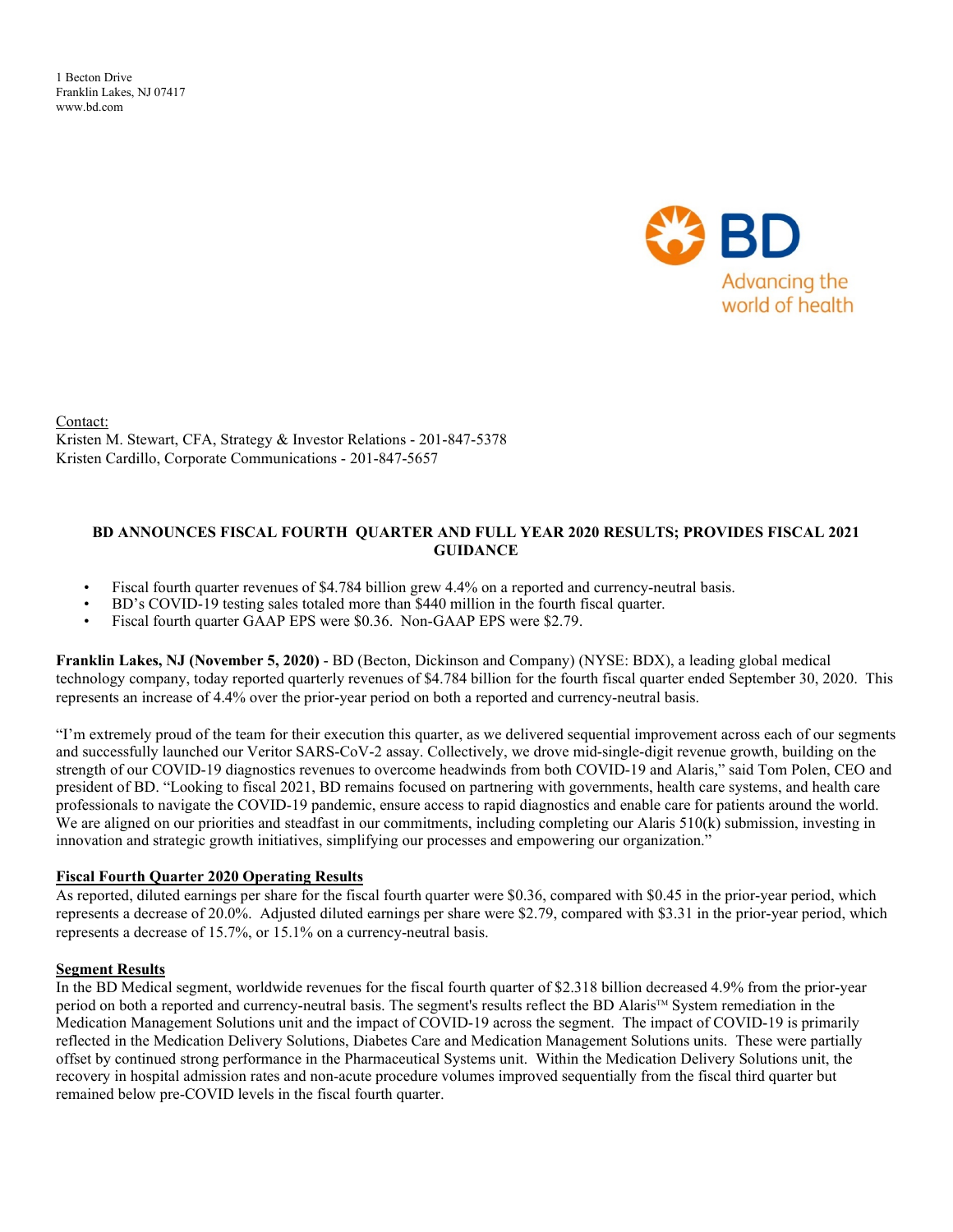In the BD Life Sciences segment, worldwide revenues for the quarter of \$1.488 billion increased 31.2% over the prior-year period as reported, or 31.4% on a currency-neutral basis. The segment's results were driven by strong sales related to COVID-19 diagnostic testing solutions in the Diagnostic Systems unit on the BD Veritor<sup>TM</sup> and BD Max<sup>TM</sup> platforms. Routine diagnostic testing and research-related activity improved sequentially from the fiscal third quarter, but remained below pre-COVID levels in the fiscal fourth quarter.

In the BD Interventional segment, worldwide revenues for the quarter of \$0.978 billion decreased 3.4% from the prior-year period as reported, or 3.5% on a currency-neutral basis. The segment's decline year-over-year reflects the impact of COVID-19 across the segment. Elective procedures showed sequential improvement but remained below pre-COVID levels in the fiscal fourth quarter.

#### **Geographic Results**

Fiscal fourth quarter U.S. revenues of \$2.752 billion increased 7.4% over the prior-year period. Performance in the U.S. reflects strong sales related to COVID-19 testing solutions in the Diagnostic Systems unit on the BD Veritor™ and BD Max™ platforms, partially offset by anticipated declines in the Medication Management Solutions unit due to the BD Alaris System remediation.

Revenues outside of the U.S. of \$2.032 billion increased 0.5% from the prior-year period on both a reported and currency-neutral basis. This reflects strong performance in Europe that was partially offset by declines in China, EMA and Latin America.

### **Recent Business Highlights**

The company expanded its solutions to address the COVID-19 pandemic while continuing to invest in its innovation-driven growth strategy.

- During the fourth fiscal quarter and in recent weeks, the company received CE Mark for a number of new Life Sciences solutions, including:
	- A combination SARS-CoV-2, Influenza, RSV Test for the BD MAX™ molecular diagnostic system, in partnership with CerTest Biotec (October 21)
	- A product for assessing immune function in COVID-19 patients (October 16)
	- The SARS-Cov-2 assay for the BD Veritor™ Plus System (September 30)
- In addition, in the U.S., the company:
	- Received 510(k) clearance from the U.S. Food and Drug Administration (FDA) for the BD FACSLyric™ Flow Cytometer with the Integrated BD FACSDuet<sup>™</sup> Sample Preparation System (October 5)
	- Submitted a pre-market approval supplement to the FDA for the use of the ThinPrep® Pap Test™ PreservCyt® Solution vial as an approved sample type for its BD Onclarity™ HPV Assay (September 23)
- To date, the company has received commitments for over 800 million injection devices in preparation for COVID vaccination campaigns, including commitments from countries such as the US, UK, and Canada and non-government organizations around the world.

## **Corporate Responsibility**

As a purpose-driven company working to create positive societal impact, BD has a long-standing commitment to *Advancing the World of Health* by expanding access to quality healthcare and supporting healthy and resilient communities throughout the world. Recent and fiscal fourth quarter highlights include:

- Publishing its 2019 Climate Change Management report, demonstrating the company's support of the recommendations of the Task Force on Climate-related Financial Disclosures and ongoing commitment to transparency around its environmental, social and governance performance.
- Partnering with the BD Foundation to commit an additional \$7.8 million in monetary grants and product donations over the next three years to support the continued expansion of the BD Helping Build Healthy Communities initiative, which issues grants to community health centers that are implementing innovative, successful approaches to providing quality healthcare to underserved populations in the United States.
- Donating \$1 million to support the launch of the world's largest non-governmental organization hospital ship, in recognition of BD's 25-year partnership with Mercy Ships.
- Being named to *Fortune*'s Change the World list, marking BD's fourth time on the list. This year, BD was recognized for the company's rapid response helping to address the world's critical healthcare needs related to the novel coronavirus pandemic.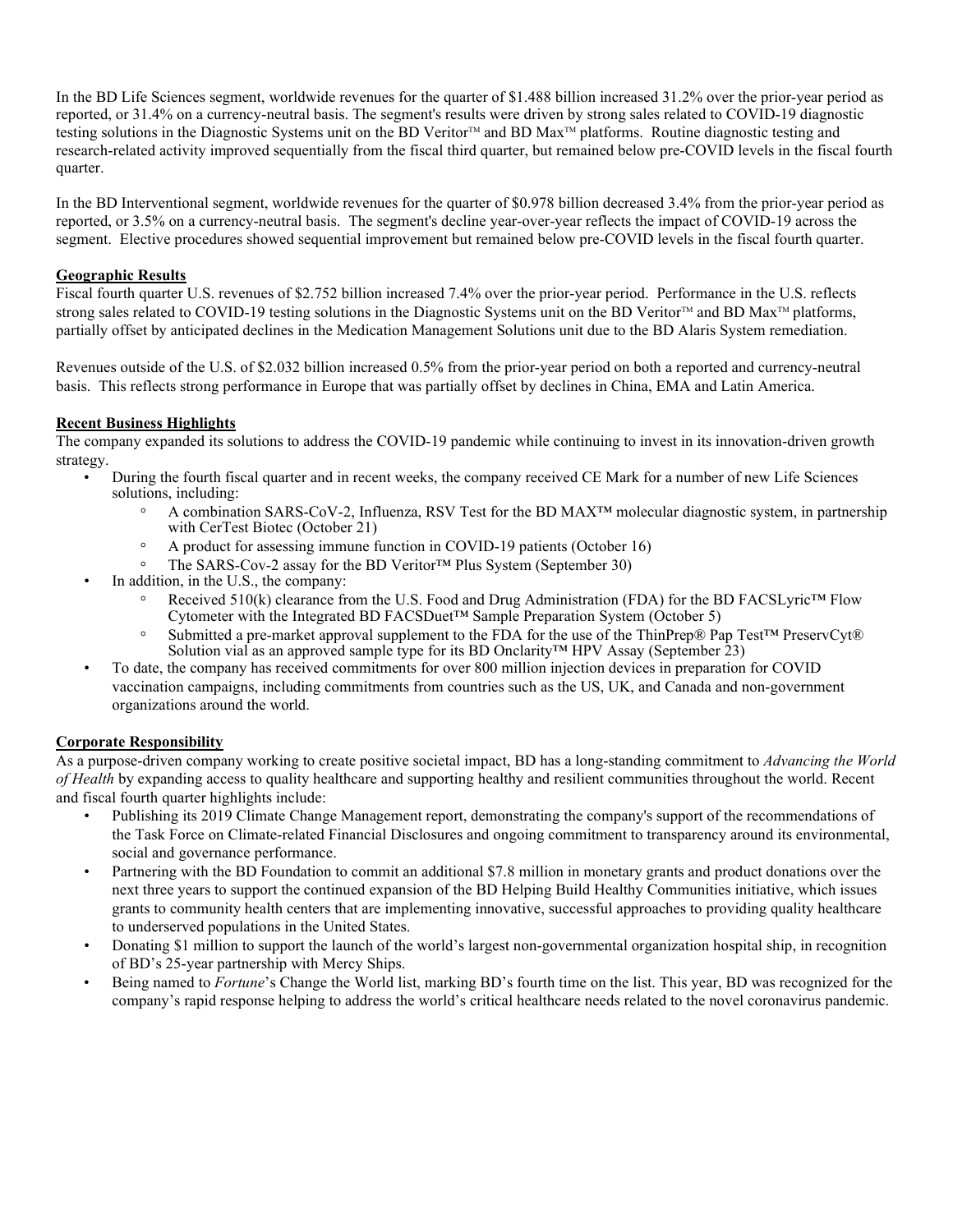#### **Fiscal 2021 Outlook for Full Year**

The COVID-19 pandemic continues to impact the global economy and health care utilization trends. The company's fiscal 2021 outlook includes several assumptions, including no significant change in utilization or procedure volumes associated with COVID-19 resurgences. Management will discuss its outlook and several assumptions on its fourth quarter earnings call.

The company expects fiscal year 2021 revenues to grow high single to low double-digits on a percentage basis. This includes a contribution of approximately 100 basis points from foreign currency.

The company expects fiscal year 2021 adjusted diluted earnings per share to be between \$12.40 and \$12.60. This represents growth of approximately 21.5 to 23.5 percent over fiscal 2020 adjusted diluted earnings per share of \$10.20, and includes a contribution of approximately 50 basis points from foreign currency.

Adjusted diluted earnings per share for fiscal 2021 excludes potential charges or gains that may be recorded during the fiscal year, such as, among other things, the non-cash amortization of intangible assets, acquisition-related charges, and certain tax matters. BD does not attempt to provide reconciliations of forward-looking non-GAAP earnings guidance to the comparable GAAP measure because the impact and timing of these potential charges or gains is inherently uncertain and difficult to predict and is unavailable without unreasonable efforts. In addition, the company believes such reconciliations would imply a degree of precision and certainty that could be confusing to investors. Such items could have a substantial impact on GAAP measures of BD's financial performance.

#### **Conference Call and Presentation Materials**

A conference call regarding BD's fourth quarter results will be broadcast live on BD's website, www.bd.com/investors at 8:00 a.m. (ET) **Thursday, November 5, 2020**. The accompanying slides will be available on BD's website, www.bd.com/investors at 6:00 a.m. (ET). The conference call will be available for replay on BD's website, www.bd.com/investors, or at 1-800-585-8367 (domestic) and 1-404-537-3406 (international) through the close of business on Thursday, November 12, 2020, confirmation number 4475229.

#### **Non-GAAP Financial Measures/Financial Tables**

This news release contains certain non-GAAP financial measures. Reconciliations of these and other non-GAAP measures to the comparable GAAP measures are included in the attached financial tables. Within the attached financial tables presented, certain columns and rows may not add due to the use of rounded numbers. Percentages and earnings per share amounts presented are calculated from the underlying amounts.

Current and prior-year adjusted diluted earnings per share results exclude, among other things, the impact of purchase accounting adjustments (including the non-cash amortization of acquisition-related intangible assets); integration, restructuring and transaction costs; transactional and product related impacts; and the loss on debt extinguishment. We also provide these measures on a currencyneutral basis after eliminating the effect of foreign currency translation, where applicable. We calculate foreign currency-neutral percentages by converting our current-period local currency financial results using the prior period foreign currency exchange rates and comparing these adjusted amounts to our current-period results. Reconciliations of these amounts to the most directly comparable GAAP measures are included in the tables at the end of this release.

#### **About BD**

BD is one of the largest global medical technology companies in the world and is advancing the world of health by improving medical discovery, diagnostics and the delivery of care. The company supports the heroes on the frontlines of health care by developing innovative technology, services and solutions that help advance both clinical therapy for patients and clinical process for health care providers. BD and its 65,000 employees have a passion and commitment to help enhance the safety and efficiency of clinicians' care delivery process, enable laboratory scientists to accurately detect disease and advance researchers' capabilities to develop the next generation of diagnostics and therapeutics. BD has a presence in virtually every country and partners with organizations around the world to address some of the most challenging global health issues. By working in close collaboration with customers, BD can help enhance outcomes, lower costs, increase efficiencies, improve safety and expand access to health care. For more information on BD, please visit bd.com.

\*\*\* *This press release, including the section entitled "Fiscal 2021 Outlook for Full Year", contains certain estimates and other forwardlooking statements (as defined under Federal securities laws) regarding BD's performance, including future revenues and earnings per share. All such statements are based upon current expectations of BD and involve a number of business risks and uncertainties. Actual results could vary materially from anticipated results described, implied or projected in any forward-looking statement. With respect to forward-looking statements contained herein, a number of factors could cause actual results to vary materially. These factors include, but are not limited to risks relating to the COVID-19 pandemic on our business (including continued decreases in the demand for our products, any disruptions to our operations and our supply chain and uncertainty regarding the level of demand and*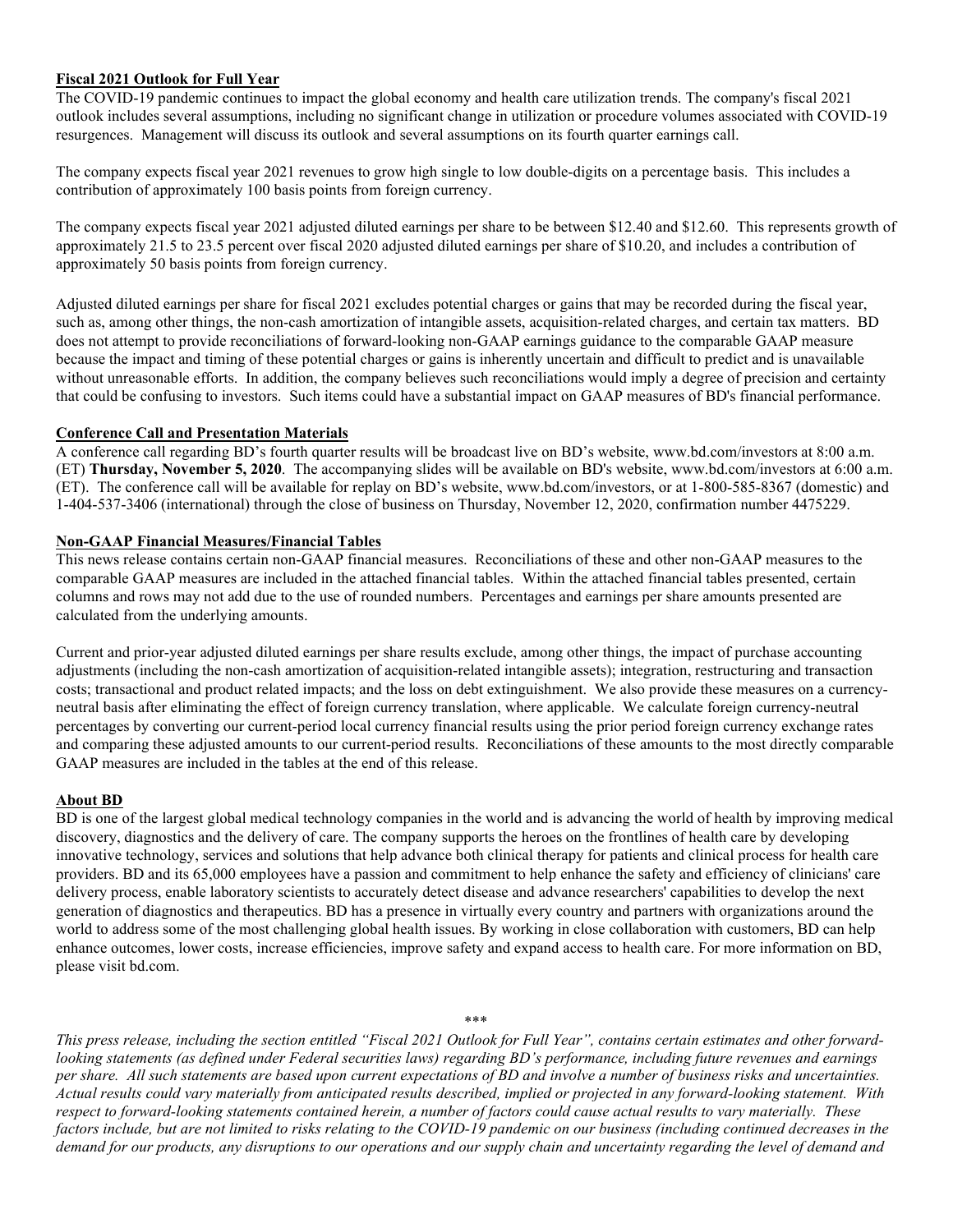*pricing for our COVID-19 diagnostics testing); product efficacy or safety concerns resulting in product recalls or actions being taken with respect to our products; new or changing laws and regulations impacting our business (including the imposition of tariffs or changes in laws impacting international trade) or changes in enforcement practices with respect to such laws; fluctuations in costs and availability of raw materials and in BD's ability to maintain favorable supplier arrangements and relationships; legislative or regulatory changes to the U.S. or foreign healthcare systems, potential cuts in governmental healthcare spending (including China's volume-based procurement tender process), or governmental or private measures to contain healthcare costs, including changes in pricing and reimbursement policies, each of which could result in reduced demand for our products or downward pricing pressure; changes in interest or foreign currency exchange rates; adverse changes in regional, national or foreign economic conditions, particularly in emerging markets, including any impact on our ability to access credit markets and finance our operations, the demand for our products and services, or our suppliers' ability to provide products needed for our operations; the adverse impact of cyber-attacks on our information systems or products; competitive factors including technological advances and new products introduced by competitors; interruptions in our supply chain or manufacturing processes; pricing and market pressures; difficulties inherent in product development, delays in product introductions and uncertainty of market acceptance of new products; adverse changes in geopolitical conditions; increases in energy costs and their effect on, among other things, the cost of producing BD's products; the remediation of our infusion pump business (including the timely submission of our 510(k) submission related to Alaris); our ability to successfully integrate any businesses we acquire; uncertainties of litigation (as described in BD's filings with the Securities and Exchange Commission); and issuance of new or revised accounting standards, as well as other factors discussed in BD's filings with the Securities and Exchange Commission. We do not intend to update any forward-looking statements to reflect events or circumstances after the date hereof except as required by applicable laws or regulations.*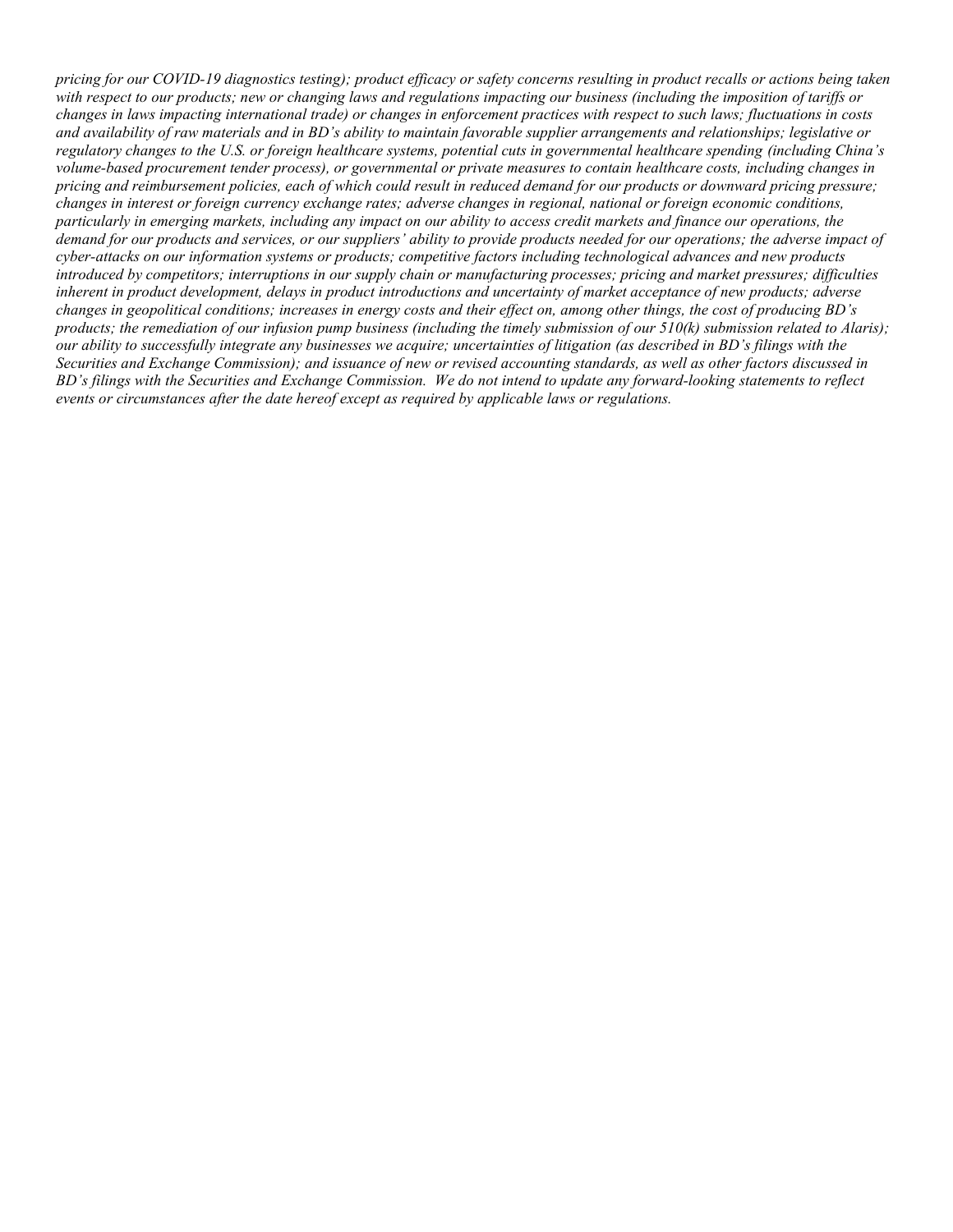### BECTON DICKINSON AND COMPANY CONSOLIDATED INCOME STATEMENTS

(Unaudited; Amounts in millions, except share and per share data)

|                                                        | Three Months Ended September 30, |                |          |  |  |  |  |
|--------------------------------------------------------|----------------------------------|----------------|----------|--|--|--|--|
|                                                        | 2020                             | 2019           | % Change |  |  |  |  |
| <b>REVENUES</b>                                        | \$4,784                          | \$4,584        | 4.4      |  |  |  |  |
|                                                        |                                  |                |          |  |  |  |  |
| Cost of products sold                                  | 2,578                            | 2,318          | 11.2     |  |  |  |  |
| Selling and administrative expense                     | 1,200                            | 1,094          | 9.6      |  |  |  |  |
| Research and development expense                       | 299                              | 270            | 10.9     |  |  |  |  |
| Acquisitions and other restructurings                  | 75                               | 199            | (62.5)   |  |  |  |  |
| Other operating expense, net                           | 378                              | 592            | (36.2)   |  |  |  |  |
| TOTAL OPERATING COSTS AND EXPENSES                     | 4,529                            | 4,473          | 1.3      |  |  |  |  |
| <b>OPERATING INCOME</b>                                | 254                              | 111            | 129.5    |  |  |  |  |
|                                                        |                                  |                |          |  |  |  |  |
| Interest expense                                       | (123)                            | (141)          | (12.5)   |  |  |  |  |
| Interest income                                        | $\mathfrak{D}$                   | $\overline{4}$ | (59.9)   |  |  |  |  |
| Other income, net                                      | 10                               | 24             | (56.3)   |  |  |  |  |
| INCOME (LOSS) BEFORE INCOME TAXES                      | 143                              | (2)            | 8,207.0  |  |  |  |  |
| Income tax provision (benefit)                         | 16                               | (164)          | 109.6    |  |  |  |  |
| <b>NET INCOME</b>                                      | 128                              | 163            | (21.5)   |  |  |  |  |
| Preferred stock dividends                              | (23)                             | (38)           | (40.0)   |  |  |  |  |
| NET INCOME APPLICABLE TO COMMON<br><b>SHAREHOLDERS</b> | \$<br>105                        | \$<br>125      | (15.9)   |  |  |  |  |
|                                                        |                                  |                |          |  |  |  |  |
| <b>EARNINGS PER SHARE</b>                              |                                  |                |          |  |  |  |  |
| Basic Earnings per Share                               | 0.36<br>\$                       | 0.46<br>\$     | (21.7)   |  |  |  |  |
| Diluted Earnings per Share                             | \$<br>0.36                       | \$<br>0.45     | (20.0)   |  |  |  |  |
|                                                        |                                  |                |          |  |  |  |  |
| AVERAGE SHARES OUTSTANDING (in thousands)              |                                  |                |          |  |  |  |  |
| <b>Basic</b>                                           | 290,348                          | 270,610        |          |  |  |  |  |
| Diluted                                                | 293,328                          | 274,959        |          |  |  |  |  |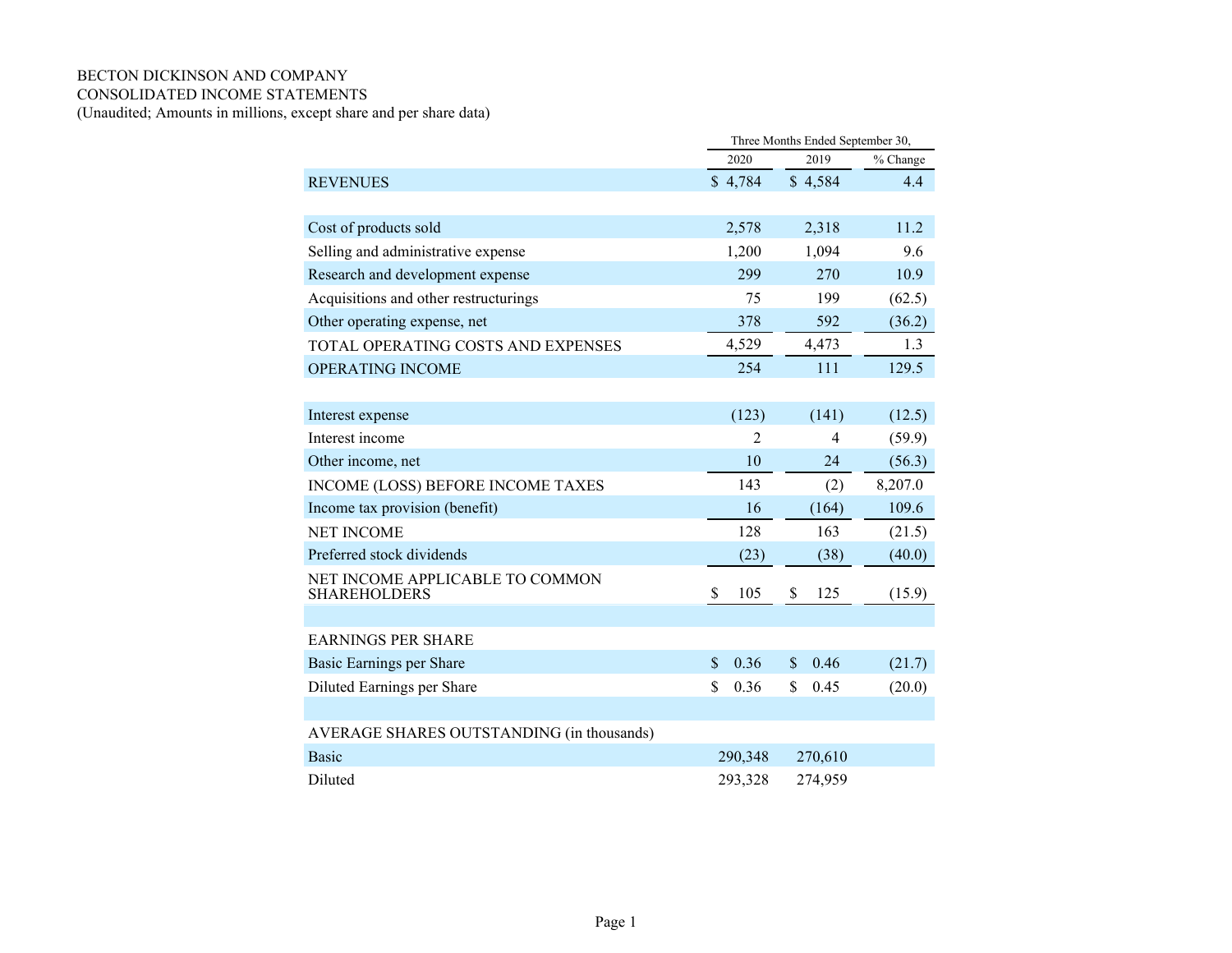### BECTON DICKINSON AND COMPANY CONSOLIDATED INCOME STATEMENTS

(Unaudited; Amounts in millions, except share and per share data)

|                                                        | Twelve Months Ended September 30, |                      |          |  |  |  |
|--------------------------------------------------------|-----------------------------------|----------------------|----------|--|--|--|
|                                                        | 2020                              | 2019                 | % Change |  |  |  |
| <b>REVENUES</b>                                        | \$17,117                          | \$17,290             | (1.0)    |  |  |  |
|                                                        |                                   |                      |          |  |  |  |
| Cost of products sold                                  | 9,540                             | 9,002                | 6.0      |  |  |  |
| Selling and administrative expense                     | 4,325                             | 4,332                | (0.2)    |  |  |  |
| Research and development expense                       | 1,096                             | 1,062                | 3.2      |  |  |  |
| Acquisitions and other restructurings                  | 309                               | 480                  | (35.6)   |  |  |  |
| Other operating expense, net                           | 363                               | 654                  | (44.5)   |  |  |  |
| TOTAL OPERATING COSTS AND EXPENSES                     | 15,633                            | 15,530               | 0.7      |  |  |  |
| <b>OPERATING INCOME</b>                                | 1,484                             | 1,760                | (15.7)   |  |  |  |
|                                                        |                                   |                      |          |  |  |  |
| Interest expense                                       | (528)                             | (639)                | (17.3)   |  |  |  |
| Interest income                                        | 7                                 | 12                   | (41.2)   |  |  |  |
| Other income, net                                      | 23                                | 43                   | (46.7)   |  |  |  |
| <b>INCOME BEFORE INCOME TAXES</b>                      | 985                               | 1,176                | (16.2)   |  |  |  |
| Income tax provision (benefit)                         | 111                               | (57)                 | 295.3    |  |  |  |
| <b>NET INCOME</b>                                      | 874                               | 1,233                | (29.1)   |  |  |  |
| Preferred stock dividends                              | (107)                             | (152)                | (29.4)   |  |  |  |
| NET INCOME APPLICABLE TO COMMON<br><b>SHAREHOLDERS</b> | \$<br>767                         | \$1,082              | (29.1)   |  |  |  |
|                                                        |                                   |                      |          |  |  |  |
| <b>EARNINGS PER SHARE</b>                              |                                   |                      |          |  |  |  |
| Basic Earnings per Share                               | \$<br>2.75                        | 4.01<br>$\mathbb{S}$ | (31.4)   |  |  |  |
| Diluted Earnings per Share                             | $\mathbf{\hat{S}}$<br>2.71        | \$<br>3.94           | (31.2)   |  |  |  |
|                                                        |                                   |                      |          |  |  |  |
| AVERAGE SHARES OUTSTANDING (in thousands)              |                                   |                      |          |  |  |  |
| <b>Basic</b>                                           | 278,971                           | 269,943              |          |  |  |  |
| Diluted                                                | 282,402                           | 274,775              |          |  |  |  |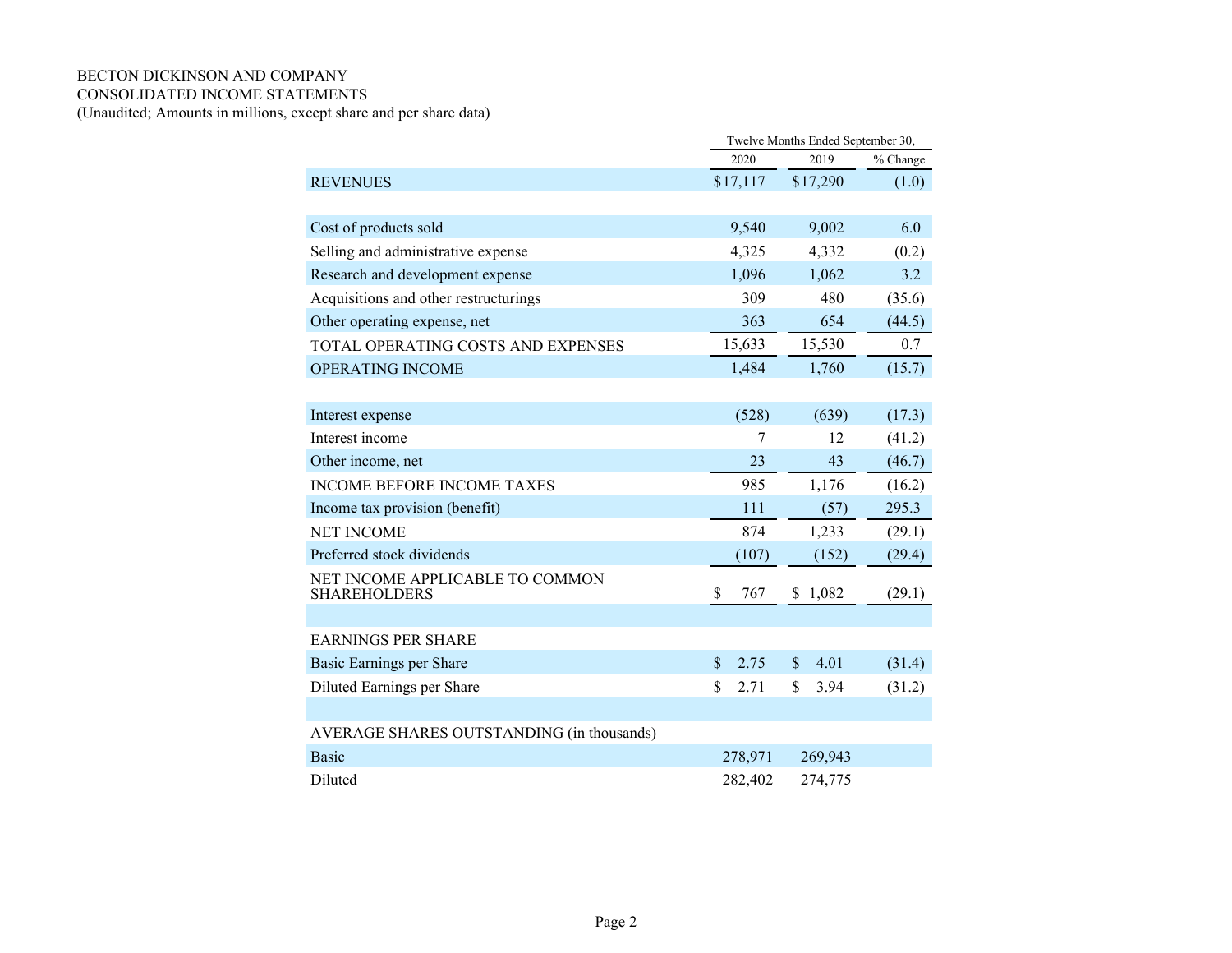### BECTON DICKINSON AND COMPANY CONDENSED CONSOLIDATED BALANCE SHEETS (Amounts in millions)

|                                             |    | September 30, 2020 | September 30, 2019 |        |  |
|---------------------------------------------|----|--------------------|--------------------|--------|--|
|                                             |    | (Unaudited)        |                    |        |  |
|                                             |    | Preliminary        |                    |        |  |
| <b>ASSETS</b>                               |    |                    |                    |        |  |
| Cash and equivalents                        | \$ | 2,825              | \$                 | 536    |  |
| Restricted cash                             |    | 92                 |                    | 54     |  |
| Short-term investments                      |    | 20                 |                    | 30     |  |
| Trade receivables, net                      |    | 2,398              |                    | 2,345  |  |
| Inventories                                 |    | 2,743              |                    | 2,579  |  |
| Prepaid expenses and other                  |    | 891                |                    | 1,119  |  |
| <b>TOTAL CURRENT ASSETS</b>                 |    | 8,969              |                    | 6,664  |  |
| Property, plant and equipment, net          |    | 5,923              |                    | 5,659  |  |
| Goodwill and other intangibles, net         |    | 37,433             |                    | 38,354 |  |
| <b>Other Assets</b>                         |    | 1,687              |                    | 1,088  |  |
| <b>TOTAL ASSETS</b>                         | \$ | 54,012             | \$                 | 51,765 |  |
| LIABILITIES AND SHAREHOLDERS' EQUITY        |    |                    |                    |        |  |
| Short-term debt                             | \$ | 707                | \$                 | 1,309  |  |
| Other current liabilities                   |    | 5,116              |                    | 4,345  |  |
| Long-term debt                              |    | 17,224             |                    | 18,081 |  |
| Long-term employee benefit obligations      |    | 1,435              |                    | 1,272  |  |
| Deferred income taxes and other liabilities |    | 5,756              |                    | 5,676  |  |
| Shareholders' equity                        |    | 23,775             |                    | 21,081 |  |
| TOTAL LIABILITIES AND SHAREHOLDERS' EQUITY  | S  | 54,012             | S                  | 51,765 |  |

The preliminary balance sheet is estimated based on the Company's current information.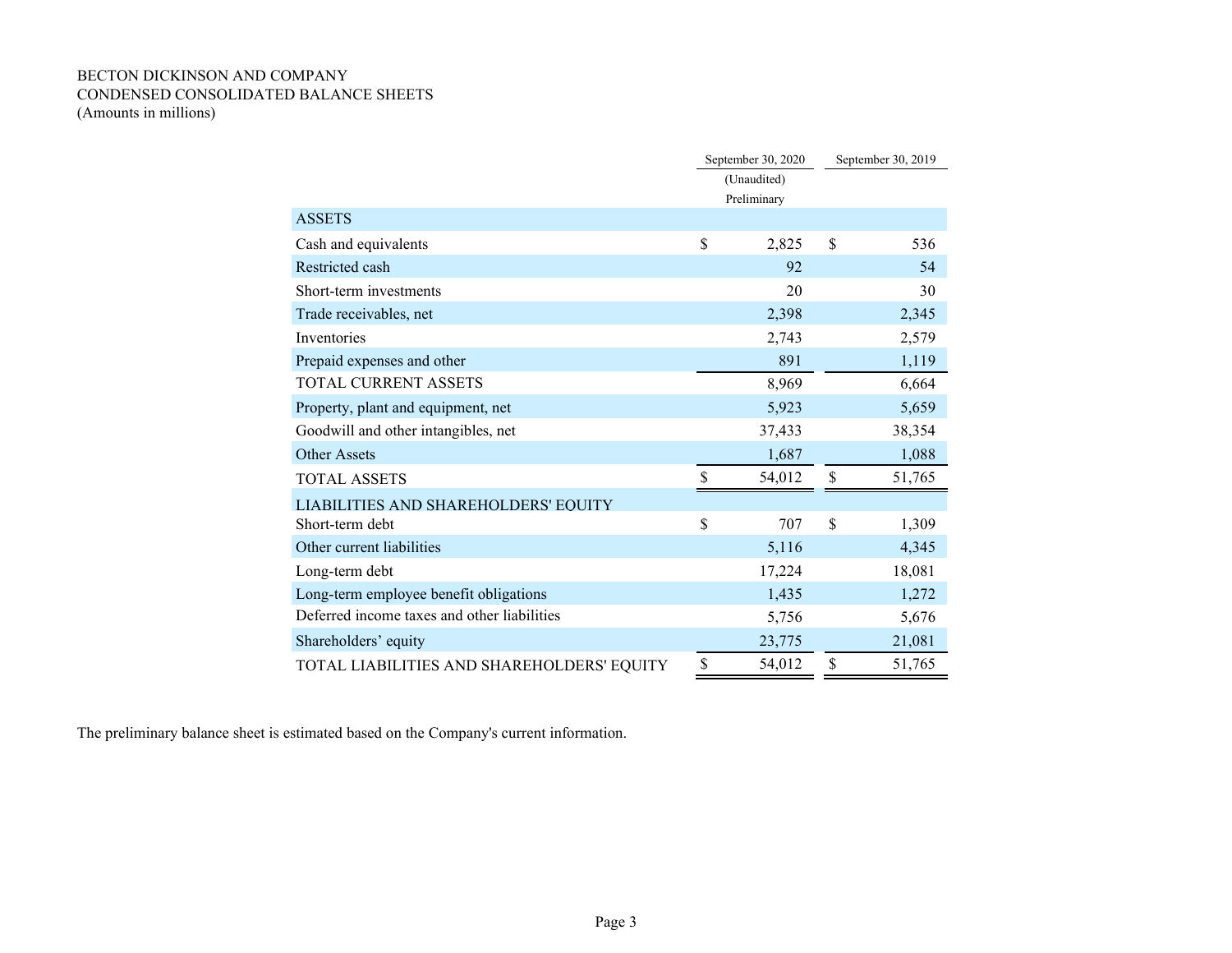# BECTON DICKINSON AND COMPANY CONDENSED CONSOLIDATED STATEMENTS OF CASH FLOWS

(Amounts in millions)

|                                                                                |                           | Twelve Months Ended September 30, |                           |         |
|--------------------------------------------------------------------------------|---------------------------|-----------------------------------|---------------------------|---------|
|                                                                                |                           | 2020                              |                           | 2019    |
|                                                                                |                           | (Unaudited)                       |                           |         |
|                                                                                |                           | Preliminary                       |                           |         |
| OPERATING ACTIVITIES                                                           |                           |                                   |                           |         |
| Net income                                                                     | \$                        | 874                               | \$                        | 1,233   |
| Depreciation and amortization                                                  |                           | 2,154                             |                           | 2,253   |
| Change in operating assets and liabilities and other, net                      |                           | 512                               |                           | (156)   |
| NET CASH PROVIDED BY OPERATING ACTIVITIES                                      |                           | 3,539                             |                           | 3,330   |
| <b>INVESTING ACTIVITIES</b>                                                    |                           |                                   |                           |         |
| Capital expenditures                                                           |                           | (810)                             |                           | (957)   |
| Acquisitions of businesses, net of cash acquired                               |                           | (164)                             |                           |         |
| Proceeds from divestitures, net                                                |                           |                                   |                           | 477     |
| Other, net                                                                     |                           | (257)                             |                           | (261)   |
| NET CASH USED FOR INVESTING ACTIVITIES                                         |                           | (1,232)                           |                           | (741)   |
| <b>FINANCING ACTIVITIES</b>                                                    |                           |                                   |                           |         |
| Change in credit facility borrowings                                           |                           | (485)                             |                           | 485     |
| Proceeds from long-term debt and term loans                                    |                           | 3,389                             |                           | 2,224   |
| Payments of debt and term loans                                                |                           | (4,664)                           |                           | (4,744) |
| Proceeds from issuance of equity securities                                    |                           | 2,917                             |                           |         |
| Dividends paid                                                                 |                           | (1,026)                           |                           | (984)   |
| Other, net                                                                     |                           | (109)                             |                           | (205)   |
| NET CASH PROVIDED BY (USED FOR) FINANCING<br><b>ACTIVITIES</b>                 |                           | 22                                |                           | (3,223) |
| Effect of exchange rate changes on cash and equivalents and<br>restricted cash |                           | (3)                               |                           | (12)    |
| NET INCREASE (DECREASE) IN CASH AND<br>EQUIVALENTS AND RESTRICTED CASH         |                           | 2,326                             |                           | (646)   |
| OPENING CASH AND EQUIVALENTS AND<br><b>RESTRICTED CASH</b>                     |                           | 590                               |                           | 1,236   |
| CLOSING CASH AND EQUIVALENTS AND<br><b>RESTRICTED CASH</b>                     | $\boldsymbol{\mathsf{S}}$ | 2,917                             | $\boldsymbol{\mathsf{S}}$ | 590     |

The preliminary cash flow is estimated based on the Company's current information.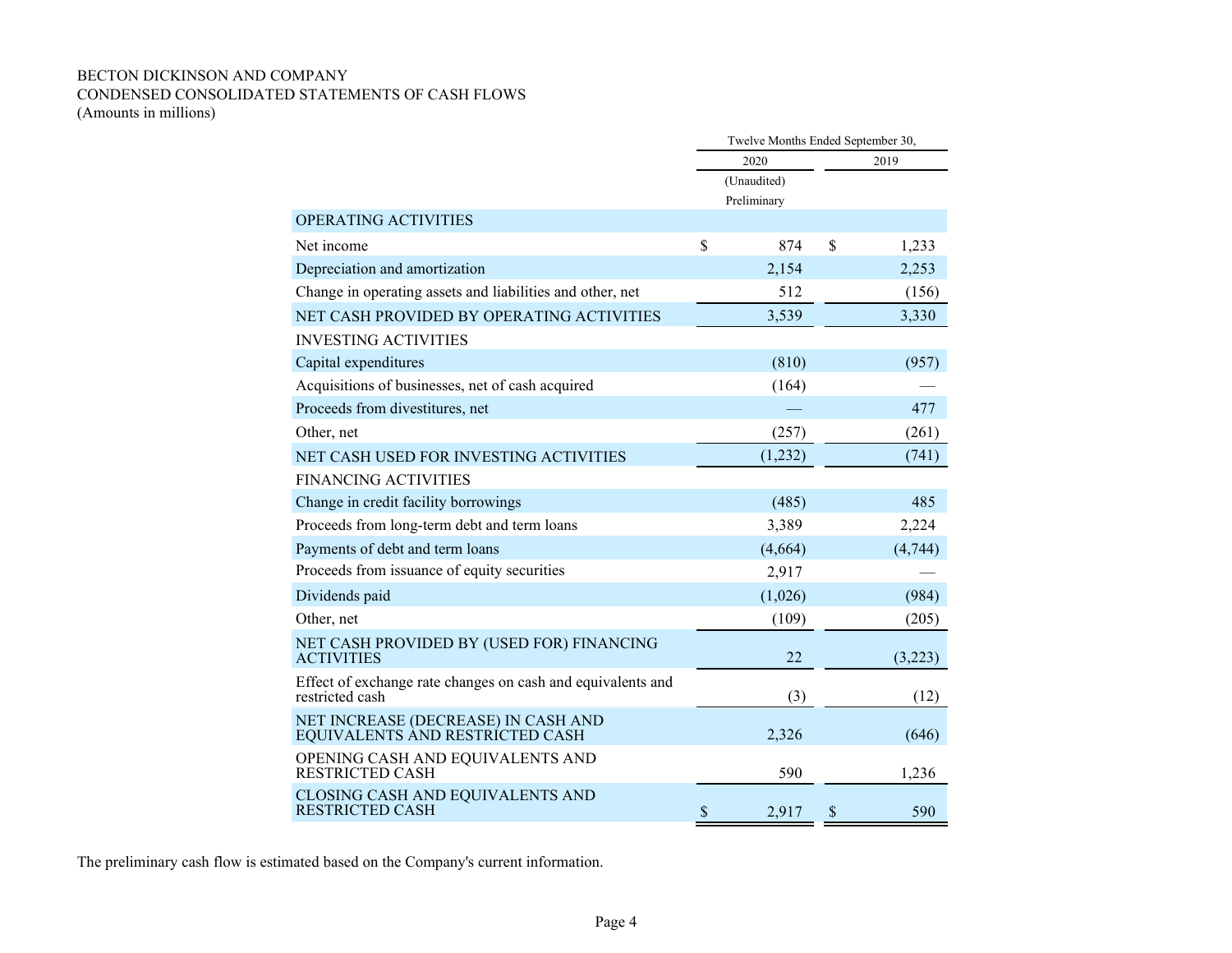#### BECTON DICKINSON AND COMPANY SUPPLEMENTAL REVENUE INFORMATION REVENUES BY BUSINESS SEGMENTS AND UNITS - UNITED STATES Three Months Ended September 30, (Unaudited; Amounts in millions)

|                                              |                           | A     | B                  |       | $C=(A-B)/B$ |  |
|----------------------------------------------|---------------------------|-------|--------------------|-------|-------------|--|
|                                              |                           | 2020  |                    | 2019  | % Change    |  |
| <b>BD MEDICAL</b>                            |                           |       |                    |       |             |  |
| Medication Delivery Solutions (a)            | \$                        | 522   | \$                 | 516   | 1.1         |  |
| Medication Management Solutions (a)          |                           | 453   |                    | 577   | (21.5)      |  |
| Diabetes Care                                |                           | 145   |                    | 151   | (3.9)       |  |
| <b>Pharmaceutical Systems</b>                |                           | 117   |                    | 123   | (5.0)       |  |
| TOTAL                                        | $\mathbf S$               | 1,236 | \$                 | 1,366 | (9.5)       |  |
|                                              |                           |       |                    |       |             |  |
| <b>BD LIFE SCIENCES</b>                      |                           |       |                    |       |             |  |
| Integrated Diagnostic Solutions (b)          |                           |       |                    |       |             |  |
| Preanalytical Systems                        | \$                        | 200   | \$                 | 200   |             |  |
| Diagnostic Systems                           |                           | 529   |                    | 162   | 226.1       |  |
| <b>Total Integrated Diagnostic Solutions</b> |                           | 729   |                    | 362   | 101.3       |  |
| <b>Biosciences</b>                           |                           | 112   |                    | 140   | (19.6)      |  |
| <b>TOTAL</b>                                 | $\boldsymbol{\mathsf{S}}$ | 841   | \$                 | 502   | 67.7        |  |
|                                              |                           |       |                    |       |             |  |
| <b>BD INTERVENTIONAL</b>                     |                           |       |                    |       |             |  |
| Surgery (c)                                  | $\mathbf S$               | 232   | \$                 | 247   | (6.3)       |  |
| Peripheral Intervention (c)                  |                           | 230   |                    | 2.42  | (5.0)       |  |
| Urology and Critical Care (c)                |                           | 212   |                    | 204   | 4.0         |  |
| <b>TOTAL</b>                                 | $\mathcal{S}$             | 674   | $\mathbf{\hat{S}}$ | 693   | (2.8)       |  |
|                                              |                           |       |                    |       |             |  |
| TOTAL UNITED STATES                          | \$                        | 2,752 | \$                 | 2,562 | 7.4         |  |

(a) The presentation of prior-period amounts reflects the reclassification of \$4 million associated with the movement, effective on October 1, 2019, of certain products from the Medication Delivery Solutions unit to the Medication Management Solutions unit.

(b) Effective October 1, 2019, the Preanalytical Systems and Diagnostic Systems units were joined to create the new Integrated Diagnostic Solutions unit.

(c) The presentation of prior-period amounts reflects the total reclassifications of \$35 million associated with the movement, effective on October 1, 2019, of certain products from the Surgery unit and the Urology and Critical Care unit to the Peripheral Intervention unit.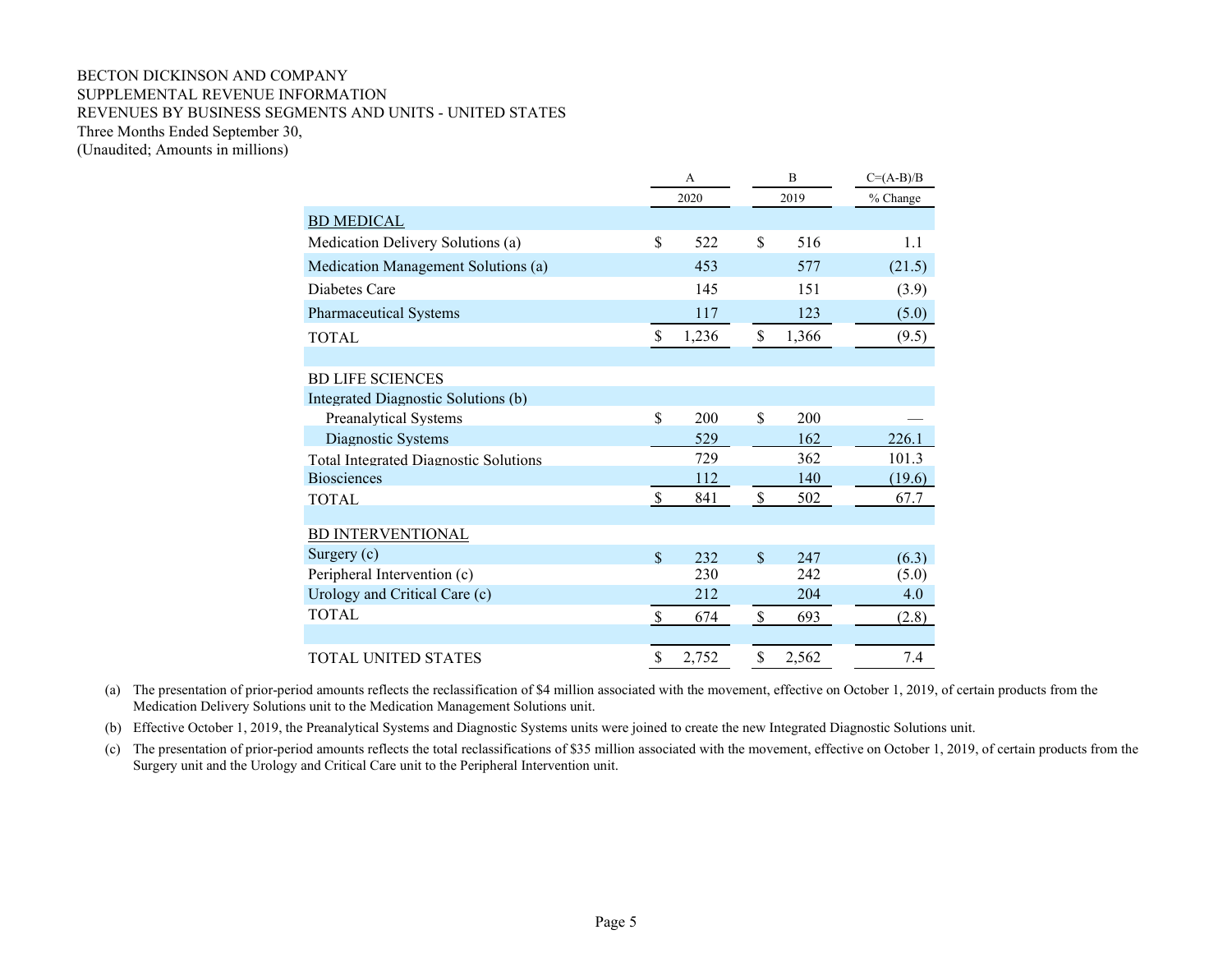#### BECTON DICKINSON AND COMPANY SUPPLEMENTAL REVENUE INFORMATION REVENUES BY BUSINESS SEGMENTS AND UNITS - INTERNATIONAL Three Months Ended September 30, (continued) (Unaudited; Amounts in millions)

|                                              |                           |       |              |       |               |             | $D=(A-B)/B$ | $E=(A-B-C)/B$ |
|----------------------------------------------|---------------------------|-------|--------------|-------|---------------|-------------|-------------|---------------|
|                                              |                           | А     |              | B     |               | $\mathbf C$ |             | % Change      |
|                                              |                           | 2020  |              | 2019  |               | FX Impact   | Reported    | <b>FXN</b>    |
| <b>BD MEDICAL</b>                            |                           |       |              |       |               |             |             |               |
| <b>Medication Delivery Solutions</b>         | \$                        | 400   | \$           | 468   | $\mathcal{S}$ | (8)         | (14.5)      | (12.9)        |
| <b>Medication Management Solutions</b>       |                           | 181   |              | 161   |               | 3           | 12.5        | 10.4          |
| Diabetes Care                                |                           | 132   |              | 141   |               | (2)         | (6.0)       | (4.7)         |
| <b>Pharmaceutical Systems</b>                |                           | 369   |              | 302   |               | 7           | 22.1        | 19.8          |
| <b>TOTAL</b>                                 | \$                        | 1,081 | \$           | 1,071 | $\mathcal{S}$ | 1           | 1.0         | 0.9           |
|                                              |                           |       |              |       |               |             |             |               |
| <b>BD LIFE SCIENCES</b>                      |                           |       |              |       |               |             |             |               |
| Integrated Diagnostic Solutions (a)          |                           |       |              |       |               |             |             |               |
| <b>Preanalytical Systems</b>                 | \$                        | 178   | $\mathbb{S}$ | 193   | $\mathcal{S}$ | (4)         | (8.1)       | (6.1)         |
| Diagnostic Systems                           |                           | 278   |              | 247   |               |             | 12.6        | 12.6          |
| <b>Total Integrated Diagnostic Solutions</b> |                           | 455   |              | 440   |               | (4)         | 3.5         | 4.4           |
| <b>Biosciences</b>                           |                           | 191   |              | 192   |               | 2           | (0.5)       | (1.3)         |
| <b>TOTAL</b>                                 | $\boldsymbol{\mathsf{S}}$ | 647   | $\mathbb{S}$ | 632   | $\mathsf{\$}$ | (2)         | 2.3         | 2.6           |
|                                              |                           |       |              |       |               |             |             |               |
| <b>BD INTERVENTIONAL</b>                     |                           |       |              |       |               |             |             |               |
| Surgery (b)                                  | $\mathbf S$               | 54    | $\mathbb{S}$ | 67    | $\mathbb{S}$  |             | (19.3)      | (19.4)        |
| Peripheral Intervention (b)                  |                           | 170   |              | 167   |               |             | 1.6         | 1.6           |
| Urology and Critical Care (b)                |                           | 80    |              | 85    |               | 1           | (5.5)       | (6.3)         |
| <b>TOTAL</b>                                 | \$                        | 304   | $\mathbb{S}$ | 319   | $\mathsf{\$}$ |             | (4.7)       | (4.9)         |
|                                              |                           |       |              |       |               |             |             |               |
| TOTAL INTERNATIONAL                          | \$                        | 2,032 | \$           | 2,022 | \$            | (1)         | 0.5         | 0.5           |

(a) Effective October 1, 2019, the Preanalytical Systems and Diagnostic Systems units were joined to create the new Integrated Diagnostic Solutions unit.

(b) The presentation of prior-period amounts reflects the total reclassifications of \$13 million associated with the movement, effective on October 1, 2019, of certain products from the Surgery unit and the Urology and Critical Care unit to the Peripheral Intervention unit.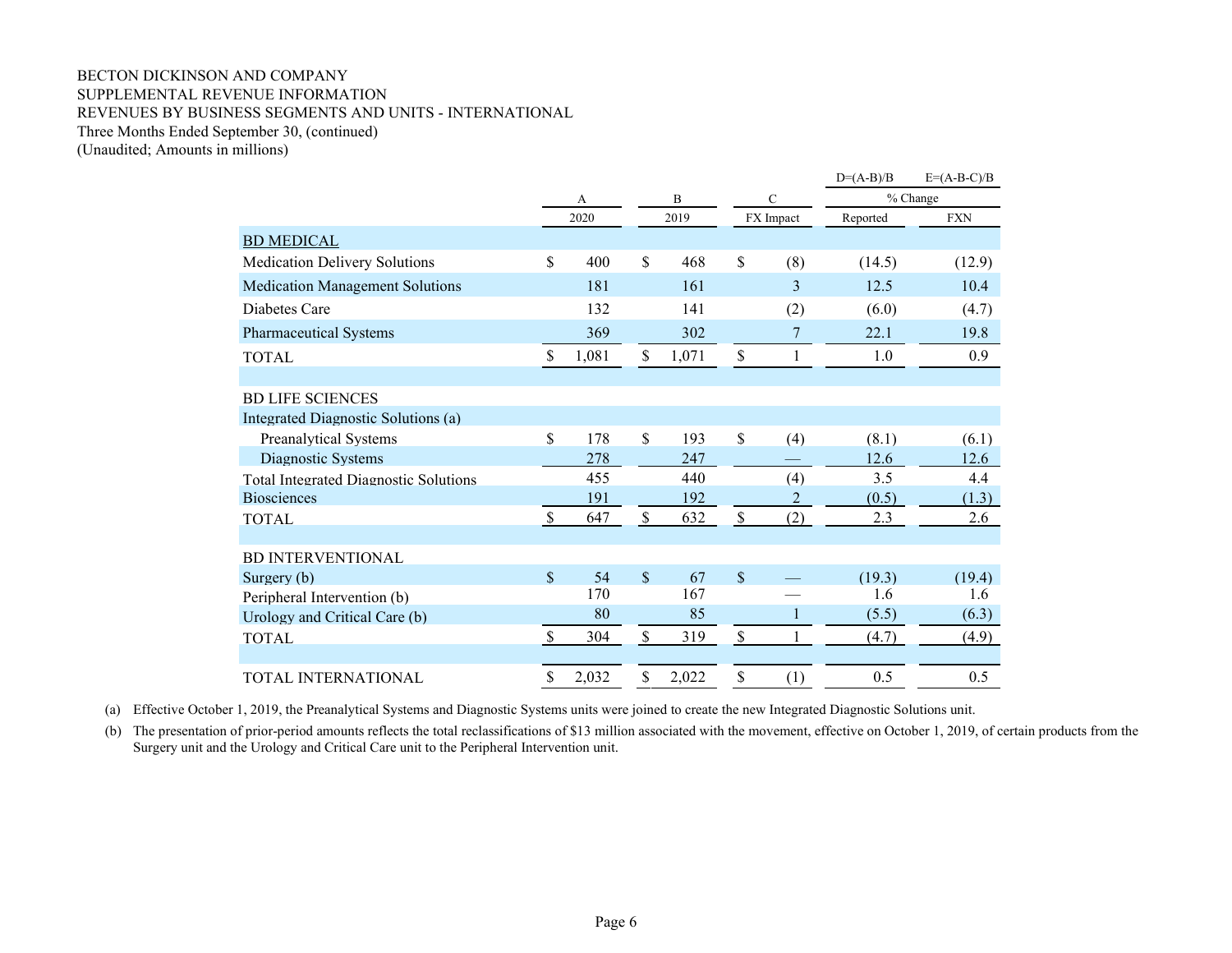#### BECTON DICKINSON AND COMPANY SUPPLEMENTAL REVENUE INFORMATION REVENUES BY BUSINESS SEGMENTS AND UNITS - TOTAL Three Months Ended September 30, (continued) (Unaudited; Amounts in millions)

|                                              |               |       |               |       |               |                | $D=(A-B)/B$ | $E=(A-B-C)/B$ |
|----------------------------------------------|---------------|-------|---------------|-------|---------------|----------------|-------------|---------------|
|                                              | A             |       |               | B     |               | $\mathbf C$    |             | % Change      |
|                                              |               | 2020  |               | 2019  |               | FX Impact      | Reported    | <b>FXN</b>    |
| <b>BD MEDICAL</b>                            |               |       |               |       |               |                |             |               |
| Medication Delivery Solutions (a)            | $\mathcal{S}$ | 921   | \$            | 984   | \$            | (8)            | (6.3)       | (5.6)         |
| Medication Management Solutions (a)          |               | 634   |               | 737   |               | 3              | (14.1)      | (14.5)        |
| Diabetes Care                                |               | 277   |               | 292   |               | (2)            | (4.9)       | (4.3)         |
| <b>Pharmaceutical Systems</b>                |               | 485   |               | 425   |               | 7              | 14.3        | 12.6          |
| <b>TOTAL</b>                                 | \$            | 2,318 | \$            | 2,437 | \$            | 1              | (4.9)       | (4.9)         |
|                                              |               |       |               |       |               |                |             |               |
| <b>BD LIFE SCIENCES</b>                      |               |       |               |       |               |                |             |               |
| Integrated Diagnostic Solutions (b)          |               |       |               |       |               |                |             |               |
| <b>Preanalytical Systems</b>                 | \$            | 378   | \$            | 393   | \$            | (4)            | (4.0)       | (3.0)         |
| Diagnostic Systems                           |               | 807   |               | 409   |               |                | 97.3        | 97.3          |
| <b>Total Integrated Diagnostic Solutions</b> |               | 1,185 |               | 802   |               | (4)            | 47.6        | 48.1          |
| <b>Biosciences</b>                           |               | 303   |               | 332   |               | $\overline{2}$ | (8.6)       | (9.0)         |
| <b>TOTAL</b>                                 | $\mathbb{S}$  | 1,488 | $\mathcal{S}$ | 1,134 | $\mathcal{S}$ | (2)            | 31.2        | 31.4          |
| <b>BD INTERVENTIONAL</b>                     |               |       |               |       |               |                |             |               |
|                                              | $\mathbf{\$}$ |       | $\mathbb{S}$  | 315   | \$            |                |             |               |
| Surgery $(c)$                                |               | 286   |               |       |               |                | (9.1)       | (9.1)         |
| Peripheral Intervention (c)                  |               | 399   |               | 409   |               |                | (2.3)       | (2.3)         |
| Urology and Critical Care (c)                |               | 293   |               | 289   |               |                | 1.2         | 0.9           |
| <b>TOTAL</b>                                 | \$            | 978   | $\mathcal{S}$ | 1,013 | $\mathcal{S}$ |                | (3.4)       | (3.5)         |
| <b>TOTAL REVENUES</b>                        | \$            | 4,784 | \$            | 4,584 | \$            | (1)            | 4.4         | 4.4           |

(a) The presentation of prior-period amounts reflects the reclassification of \$4 million associated with the movement, effective on October 1, 2019, of certain products from the Medication Delivery Solutions unit to the Medication Management Solutions unit.

(b) Effective October 1, 2019, the Preanalytical Systems and Diagnostic Systems units were joined to create the new Integrated Diagnostic Solutions unit.

(c) The presentation of prior-period amounts reflects the total reclassifications of \$48 million associated with the movement, effective on October 1, 2019, of certain products from the Surgery unit and the Urology and Critical Care unit to the Peripheral Intervention unit.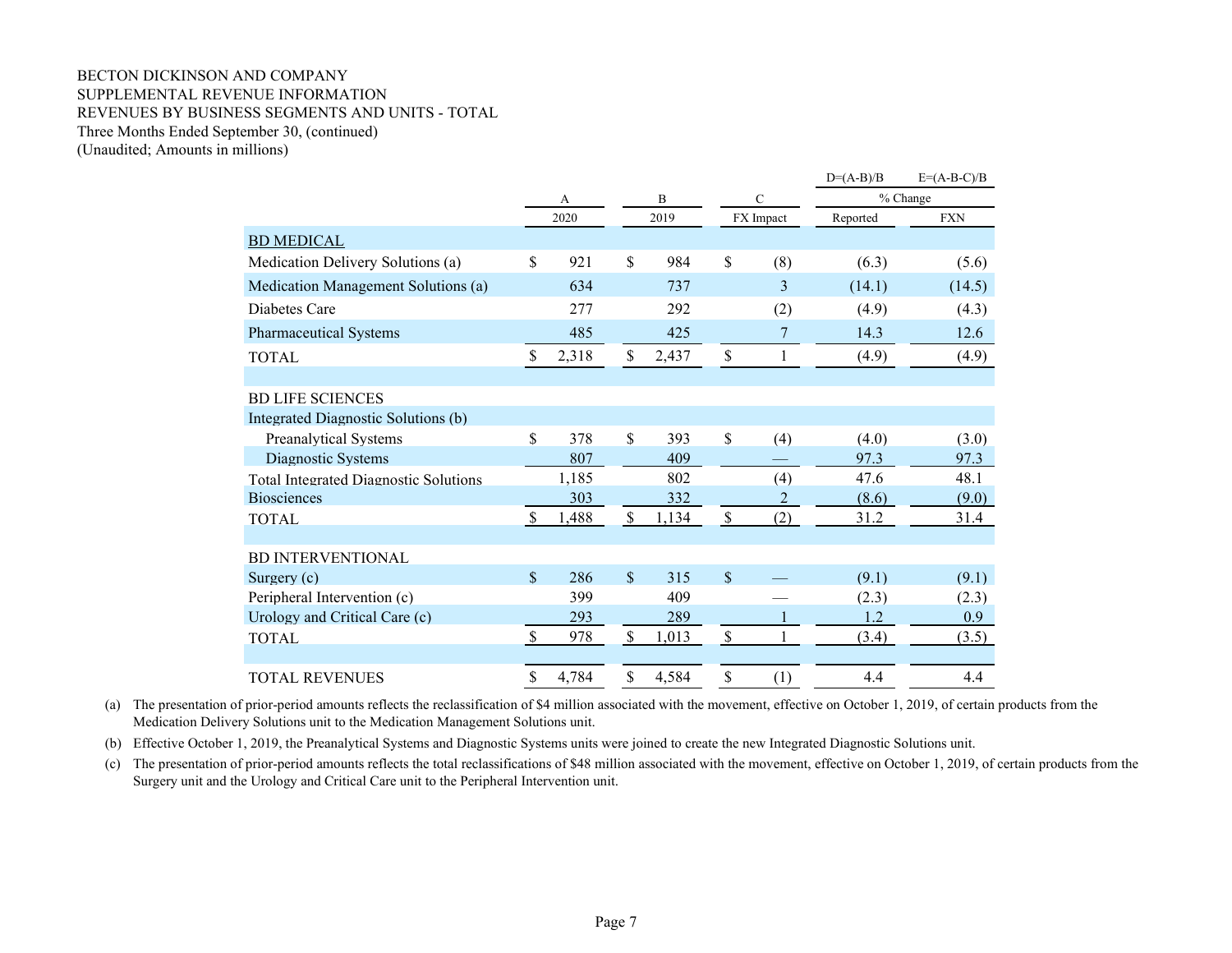#### BECTON DICKINSON AND COMPANY SUPPLEMENTAL REVENUE INFORMATION REVENUES BY BUSINESS SEGMENTS AND UNITS - UNITED STATES Twelve Months Ended September 30, (Unaudited; Amounts in millions)

|                                              |                    | A     |      |       |          | B | $C=(A-B)/B$ |  |
|----------------------------------------------|--------------------|-------|------|-------|----------|---|-------------|--|
|                                              |                    | 2020  | 2019 |       | % Change |   |             |  |
| <b>BD MEDICAL</b>                            |                    |       |      |       |          |   |             |  |
| Medication Delivery Solutions (a)            | \$                 | 1,972 | \$   | 2,037 | (3.2)    |   |             |  |
| Medication Management Solutions (a)          |                    | 1,865 |      | 2,115 | (11.8)   |   |             |  |
| Diabetes Care                                |                    | 562   |      | 573   | (1.8)    |   |             |  |
| <b>Pharmaceutical Systems</b>                |                    | 404   |      | 392   | 3.0      |   |             |  |
| <b>TOTAL</b>                                 | \$                 | 4,802 | \$   | 5,116 | (6.1)    |   |             |  |
|                                              |                    |       |      |       |          |   |             |  |
| <b>BD LIFE SCIENCES</b>                      |                    |       |      |       |          |   |             |  |
| Integrated Diagnostic Solutions (b)          |                    |       |      |       |          |   |             |  |
| Preanalytical Systems                        | \$                 | 769   | \$   | 774   | (0.7)    |   |             |  |
| Diagnostic Systems                           |                    | 1,103 |      | 672   | 64.1     |   |             |  |
| <b>Total Integrated Diagnostic Solutions</b> |                    | 1,872 |      | 1,446 | 29.4     |   |             |  |
| <b>Biosciences</b>                           |                    | 465   |      | 485   | (4.1)    |   |             |  |
| <b>TOTAL</b>                                 | \$                 | 2,337 | \$   | 1,931 | 21.0     |   |             |  |
|                                              |                    |       |      |       |          |   |             |  |
| <b>BD INTERVENTIONAL</b>                     |                    |       |      |       |          |   |             |  |
| Surgery (c)                                  | $\mathbf{\hat{S}}$ | 891   | \$   | 977   | (8.9)    |   |             |  |
| Peripheral Intervention (c)                  |                    | 871   |      | 917   | (5.0)    |   |             |  |
| Urology and Critical Care (c)                |                    | 815   |      | 787   | 3.5      |   |             |  |
| <b>TOTAL</b>                                 | \$                 | 2,577 | \$   | 2,682 | (3.9)    |   |             |  |
|                                              |                    |       |      |       |          |   |             |  |
| TOTAL UNITED STATES                          | \$                 | 9,716 | \$   | 9,730 | (0.1)    |   |             |  |

(a) The presentation of prior-period amounts reflects the reclassification of \$11 million associated with the movement, effective on October 1, 2019, of certain products from the Medication Delivery Solutions unit to the Medication Management Solutions unit.

(b) Effective October 1, 2019, the Preanalytical Systems and Diagnostic Systems units were joined to create the new Integrated Diagnostic Solutions unit.

(c) The presentation of prior-period amounts reflects the total reclassifications of \$130 million associated with the movement, effective on October 1, 2019, of certain products from the Surgery unit and the Urology and Critical Care unit to the Peripheral Intervention unit.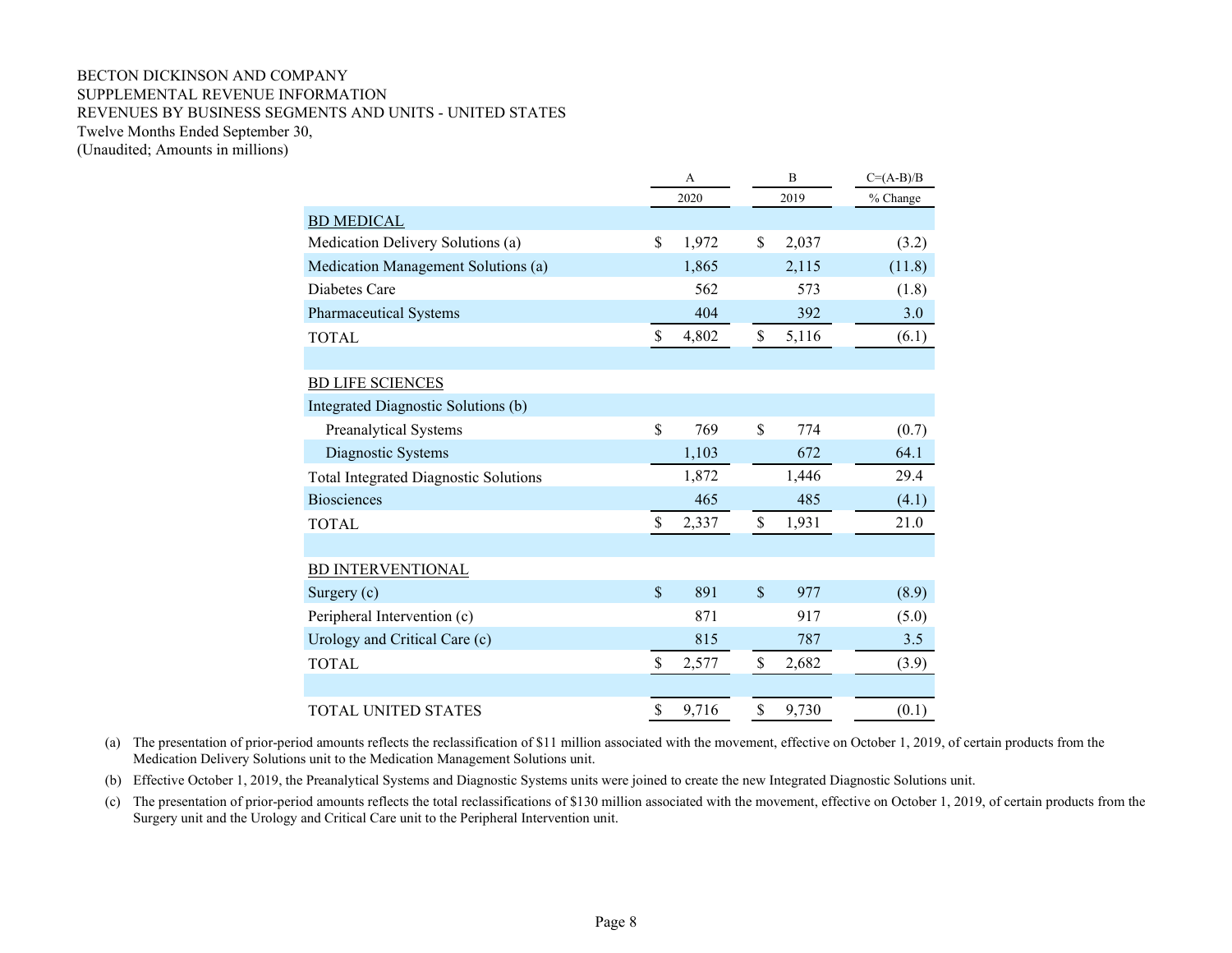## BECTON DICKINSON AND COMPANY SUPPLEMENTAL REVENUE INFORMATION REVENUES BY BUSINESS SEGMENTS AND UNITS - INTERNATIONAL Twelve Months Ended September 30, (continued)

(Unaudited; Amounts in millions)

|                                              |               |        |              |       |                           |               | $D=(A-B)/B$ | $E=(A-B-C)/B$ |
|----------------------------------------------|---------------|--------|--------------|-------|---------------------------|---------------|-------------|---------------|
|                                              |               | B<br>A |              |       |                           | $\mathcal{C}$ |             | % Change      |
|                                              |               | 2020   |              | 2019  |                           | FX Impact     | Reported    | <b>FXN</b>    |
| <b>BD MEDICAL</b>                            |               |        |              |       |                           |               |             |               |
| <b>Medication Delivery Solutions</b>         | \$            | 1,583  | \$           | 1,811 | \$                        | (54)          | (12.6)      | (9.6)         |
| <b>Medication Management Solutions</b>       |               | 589    |              | 525   |                           | (12)          | 12.1        | 14.4          |
| Diabetes Care                                |               | 522    |              | 538   |                           | (15)          | (3.0)       | (0.2)         |
| <b>Pharmaceutical Systems</b>                |               | 1,184  |              | 1,073 |                           | (15)          | 10.4        | 11.8          |
| <b>TOTAL</b>                                 | \$            | 3,878  | \$           | 3,947 | $\mathcal{S}$             | (96)          | (1.8)       | 0.7           |
|                                              |               |        |              |       |                           |               |             |               |
| <b>BD LIFE SCIENCES</b>                      |               |        |              |       |                           |               |             |               |
| Integrated Diagnostic Solutions (a)          |               |        |              |       |                           |               |             |               |
| <b>Preanalytical Systems</b>                 | $\mathbb{S}$  | 718    | \$           | 784   | \$                        | (23)          | (8.4)       | (5.4)         |
| Diagnostic Systems                           |               | 941    |              | 875   |                           | (19)          | 7.6         | 9.7           |
| <b>Total Integrated Diagnostic Solutions</b> |               | 1,659  |              | 1,659 |                           | (42)          |             | 2.6           |
| <b>Biosciences</b>                           |               | 678    |              | 709   |                           | (9)           | (4.4)       | (3.1)         |
| <b>TOTAL</b>                                 | <sup>\$</sup> | 2,337  | \$           | 2,368 | $\mathcal{S}$             | (52)          | (1.3)       | 0.9           |
|                                              |               |        |              |       |                           |               |             |               |
| <b>BD INTERVENTIONAL</b>                     |               |        |              |       |                           |               |             |               |
| Surgery (b)                                  | \$            | 230    | $\mathbb{S}$ | 264   | \$                        | (4)           | (13.0)      | (11.4)        |
| Peripheral Intervention (b)                  |               | 640    |              | 657   |                           | (13)          | (2.5)       | (0.5)         |
| Urology and Critical Care (b)                |               | 315    |              | 323   |                           | (2)           | (2.4)       | (1.7)         |
| <b>TOTAL</b>                                 | <sup>\$</sup> | 1,186  | $\mathbb S$  | 1,244 | $\boldsymbol{\mathsf{S}}$ | (20)          | (4.7)       | (3.1)         |
|                                              |               |        |              |       |                           |               |             |               |
| TOTAL INTERNATIONAL                          | \$            | 7,401  | \$           | 7,560 | \$                        | (168)         | (2.1)       | 0.1           |

(a) Effective October 1, 2019, the Preanalytical Systems and Diagnostic Systems units were joined to create the new Integrated Diagnostic Solutions unit.

(b) The presentation of prior-period amounts reflects the total reclassifications of \$55 million associated with the movement, effective on October 1, 2019, of certain products from the Surgery unit and the Urology and Critical Care unit to the Peripheral Intervention unit.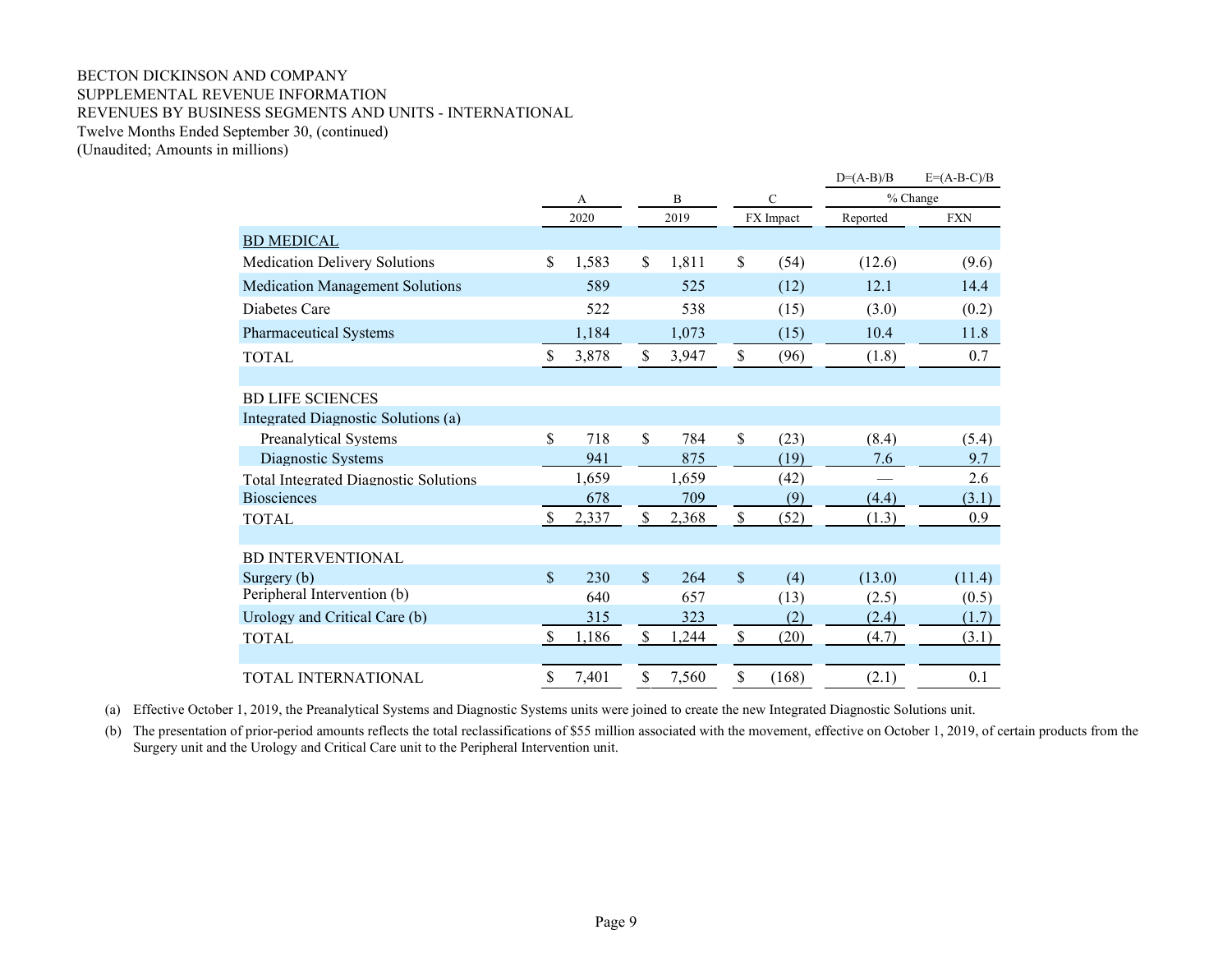#### BECTON DICKINSON AND COMPANY SUPPLEMENTAL REVENUE INFORMATION REVENUES BY BUSINESS SEGMENTS AND UNITS - TOTAL Twelve Months Ended September 30, (continued) (Unaudited; Amounts in millions)

|                                              |               |        |               |        |                           |               | $D=(A-B)/B$ | $E=(A-B-C)/B$ |
|----------------------------------------------|---------------|--------|---------------|--------|---------------------------|---------------|-------------|---------------|
|                                              | А             |        |               | B      |                           | $\mathcal{C}$ |             | % Change      |
|                                              |               | 2020   |               | 2019   |                           | FX Impact     | Reported    | <b>FXN</b>    |
| <b>BD MEDICAL</b>                            |               |        |               |        |                           |               |             |               |
| Medication Delivery Solutions (a)            | \$            | 3,555  | \$            | 3,848  | \$                        | (54)          | (7.6)       | (6.2)         |
| Medication Management Solutions (a)          |               | 2,454  |               | 2,640  |                           | (12)          | (7.1)       | (6.6)         |
| Diabetes Care                                |               | 1,084  |               | 1,110  |                           | (15)          | (2.4)       | (1.0)         |
| Pharmaceutical Systems                       |               | 1,588  |               | 1,465  |                           | (15)          | 8.4         | 9.4           |
| <b>TOTAL</b>                                 | $\mathcal{S}$ | 8,680  | $\mathcal{S}$ | 9,064  | \$                        | (96)          | (4.2)       | (3.2)         |
|                                              |               |        |               |        |                           |               |             |               |
| <b>BD LIFE SCIENCES</b>                      |               |        |               |        |                           |               |             |               |
| Integrated Diagnostic Solutions (b)          |               |        |               |        |                           |               |             |               |
| <b>Preanalytical Systems</b>                 | $\mathcal{S}$ | 1,487  | $\mathcal{S}$ | 1,558  | \$                        | (23)          | (4.6)       | (3.1)         |
| Diagnostic Systems                           |               | 2,045  |               | 1,547  |                           | (19)          | 32.1        | 33.4          |
| <b>Total Integrated Diagnostic Solutions</b> |               | 3,532  |               | 3,106  |                           | (42)          | 13.7        | 15.1          |
| <b>Biosciences</b>                           |               | 1,143  |               | 1,194  |                           | (9)           | (4.3)       | (3.5)         |
| <b>TOTAL</b>                                 | $\mathbb{S}$  | 4,675  | $\mathbb{S}$  | 4,300  | $\mathbf{\hat{S}}$        | (52)          | 8.7         | 9.9           |
|                                              |               |        |               |        |                           |               |             |               |
| <b>BD INTERVENTIONAL</b>                     |               |        |               |        |                           |               |             |               |
| Surgery $(c)$                                | $\mathcal{S}$ | 1,121  | $\mathcal{S}$ | 1,242  | \$                        | (4)           | (9.7)       | (9.4)         |
| Peripheral Intervention (c)                  |               | 1,511  |               | 1,574  |                           | (13)          | (4.0)       | (3.1)         |
| Urology and Critical Care (c)                |               | 1,130  |               | 1,110  |                           | (2)           | 1.8         | 2.0           |
| <b>TOTAL</b>                                 | <sup>\$</sup> | 3,762  | \$            | 3,926  | $\boldsymbol{\mathsf{S}}$ | (20)          | (4.2)       | (3.7)         |
|                                              |               |        |               |        |                           |               |             |               |
| <b>TOTAL REVENUES</b>                        | \$            | 17,117 | \$            | 17,290 | \$                        | (168)         | (1.0)       |               |

(a) The presentation of prior-period amounts reflects the reclassification of \$11 million associated with the movement, effective on October 1, 2019, of certain products from the Medication Delivery Solutions unit to the Medication Management Solutions unit.

(b) Effective October 1, 2019, the Preanalytical Systems and Diagnostic Systems units were joined to create the new Integrated Diagnostic Solutions unit.

(c) The presentation of prior-period amounts reflects the total reclassifications of \$185 million associated with the movement, effective on October 1, 2019, of certain products from the Surgery unit and the Urology and Critical Care unit to the Peripheral Intervention unit.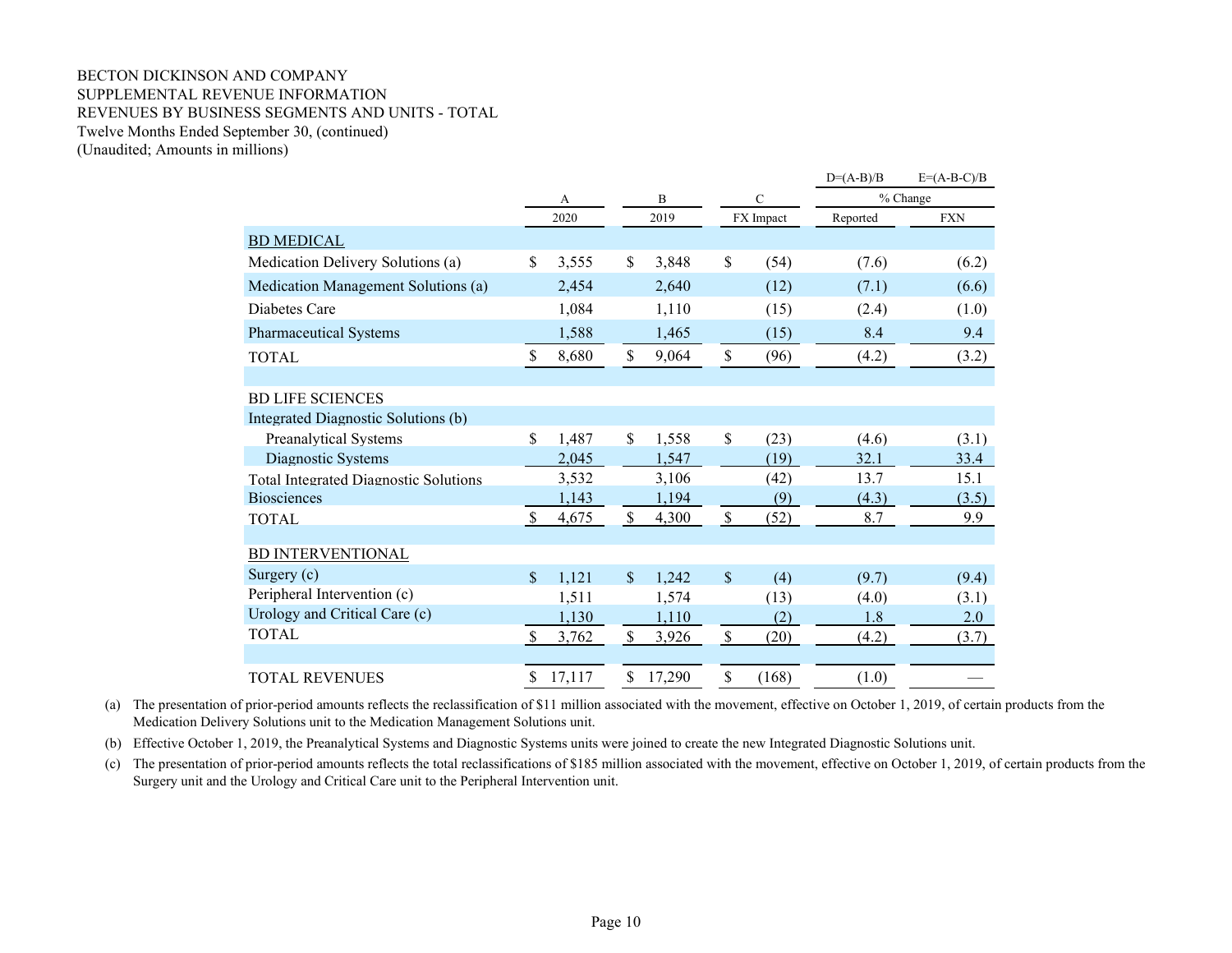### BECTON DICKINSON AND COMPANY SUPPLEMENTAL INFORMATION RECONCILIATION OF REPORTED DILUTED EPS TO ADJUSTED DILUTED EPS (Unaudited)

|                                                                                                                            |        |        |          | Three Months Ended September 30,   |                                          |            |                                            |
|----------------------------------------------------------------------------------------------------------------------------|--------|--------|----------|------------------------------------|------------------------------------------|------------|--------------------------------------------|
|                                                                                                                            | 2020   | 2019   | Growth   | Foreign<br>Currency<br>Translation | Foreign<br>Currency<br>Neutral<br>Growth | Growth %   | Foreign<br>Currency<br>Neutral<br>Growth % |
| Reported Diluted Earnings per Share                                                                                        | \$0.36 | \$0.45 | \$(0.09) | \$ (0.01)                          | \$(0.08)                                 | $(20.0)\%$ | $(17.8)\%$                                 |
| Purchase accounting adjustments (\$343 million and \$364 million pre-tax, respectively)                                    | 1.17   | 1.32   |          |                                    |                                          |            |                                            |
| Integration costs (\$49 million and \$118 million pre-tax, respectively) $(2)$                                             | 0.17   | 0.43   |          |                                    |                                          |            |                                            |
| Restructuring costs (\$26 million and \$81 million pre-tax, respectively) $^{(2)}$                                         | 0.09   | 0.30   |          |                                    |                                          |            |                                            |
| Transaction gain/loss and product-related matters (\$383 million pre-tax and \$585<br>million pre-tax, respectively) $(3)$ | 1.31   | 2.13   |          |                                    |                                          |            |                                            |
| European regulatory initiative-related costs (\$29 million and \$22 million pre-tax,<br>respectively) $(4)$                | 0.10   | 0.08   |          |                                    |                                          |            |                                            |
| Investment gains/losses and asset impairments (\$59 million pre-tax and \$(13) million<br>pre-tax, respectively) $(5)$     | 0.20   | (0.05) |          | (0.01)                             |                                          |            |                                            |
| Impacts of debt extinguishment (\$1 million and \$1 million pre-tax, respectively)                                         |        | 0.01   |          |                                    |                                          |            |                                            |
| Hurricane-related insurance proceeds $(\$(14)$ million pre-tax)                                                            |        | (0.05) |          |                                    |                                          |            |                                            |
| Income tax benefit of special items $(\$(177)$ million and $$(359)$ million, respectively)                                 | (0.60) | (1.31) |          |                                    |                                          |            |                                            |
| Adjusted Diluted Earnings per Share                                                                                        | \$2.79 | \$3.31 | \$(0.52) | \$ (0.02)                          | \$(0.50)                                 | $(15.7)\%$ | $(15.1)\%$                                 |

(1) Includes amortization and other adjustments related to the purchase accounting for acquisitions impacting identified intangible assets and valuation of fixed assets and debt.

- (2) Represents integration and restructuring costs associated with acquisitions.
- (3) Primarily includes amounts recorded to *Other operating expense, net* to record product liability reserves, including related legal defense costs, of \$378 million and \$582 million in 2020 and 2019, respectively.

(4) Represents costs required to develop processes and systems to comply with emerging regulations such as the European Union Medical Device Regulation ("EUMDR") and General Data Protection Regulation ("GDPR").

(5) Includes charges recorded in *Cost of products sold* and *Research and development expense* to write down the carrying values of certain assets. The amount in 2019 represents an unrealized gain recorded within *Other income, net* relating to an investment.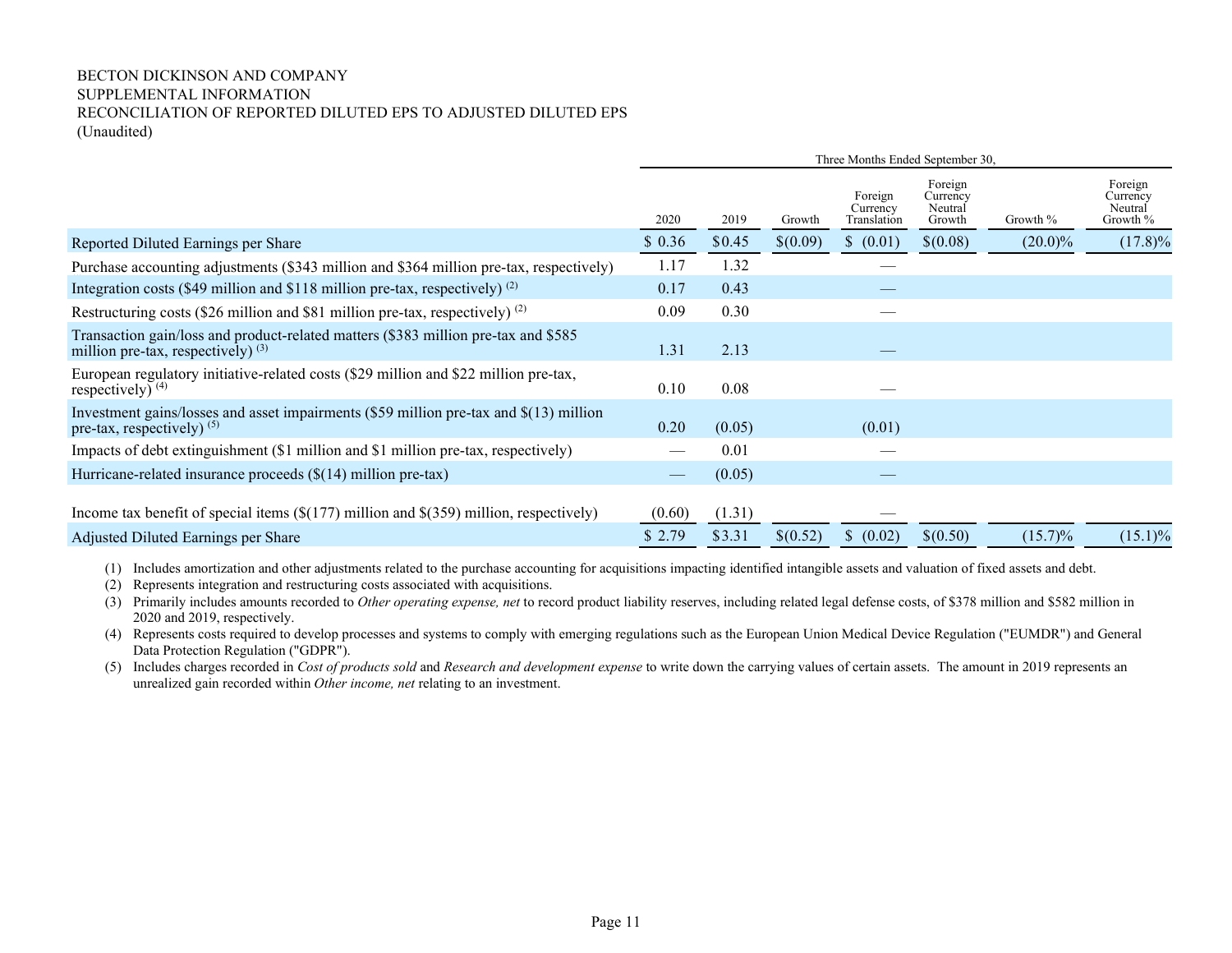### BECTON DICKINSON AND COMPANY SUPPLEMENTAL INFORMATION RECONCILIATION OF REPORTED DILUTED EPS TO ADJUSTED DILUTED EPS (Unaudited)

|                                                                                                                    | Twelve Months Ended September 30, |         |          |                                    |                                          |            |                                            |  |
|--------------------------------------------------------------------------------------------------------------------|-----------------------------------|---------|----------|------------------------------------|------------------------------------------|------------|--------------------------------------------|--|
|                                                                                                                    | 2020                              | 2019    | Growth   | Foreign<br>Currency<br>Translation | Foreign<br>Currency<br>Neutral<br>Growth | Growth %   | Foreign<br>Currency<br>Neutral<br>Growth % |  |
| Reported Diluted Earnings per Share                                                                                | \$2.71                            | \$3.94  | \$(1.23) | \$ (0.15)                          | \$(1.08)                                 | $(31.2)\%$ | $(27.4)\%$                                 |  |
| Purchase accounting adjustments (\$1.356 billion and \$1.499 billion pre-tax, respectively)                        | 4.80                              | 5.46    |          |                                    |                                          |            |                                            |  |
| Integration costs (\$214 million and \$323 million pre-tax, respectively) $^{(2)}$                                 | 0.76                              | 1.18    |          |                                    |                                          |            |                                            |  |
| Restructuring costs (\$95 million and \$180 million pre-tax, respectively) $(2)$                                   | 0.33                              | 0.66    |          |                                    |                                          |            |                                            |  |
| Transaction gain/loss and product-related matters (\$631 million and \$646 million pre-tax,<br>respectively) $(3)$ | 2.24                              | 2.35    |          |                                    |                                          |            |                                            |  |
| European regulatory initiative-related costs (\$106 million and \$51 million pre-tax,<br>respectively) $(4)$       | 0.38                              | 0.19    |          | (0.01)                             |                                          |            |                                            |  |
| Investment gains/losses and asset impairments (\$100 million and \$17 million pre-tax,<br>respectively) $(5)$      | 0.35                              | 0.06    |          | (0.01)                             |                                          |            |                                            |  |
| Impacts of debt extinguishment (\$8 million and \$54 million pre-tax, respectively)                                | 0.03                              | 0.20    |          |                                    |                                          |            |                                            |  |
| Hurricane-related insurance proceeds $(\$(24)$ million pre-tax)                                                    |                                   | (0.09)  |          |                                    |                                          |            |                                            |  |
| Income tax benefit of special items $(\frac{1}{295})$ million and $\frac{1}{222}$ million, respectively)           | (1.40)                            | (2.26)  |          |                                    |                                          |            |                                            |  |
| Adjusted Diluted Earnings per Share                                                                                | \$10.20                           | \$11.68 | \$(1.48) | \$ (0.17)                          | \$(1.31)                                 | $(12.7)\%$ | $(11.2)\%$                                 |  |

(1) Includes amortization and other adjustments related to the purchase accounting for acquisitions impacting identified intangible assets and valuation of fixed assets and debt.

(2) Represents integration and restructuring costs associated with acquisitions.

(3) Includes amounts recorded to *Other operating expense, net* to record product liability reserves, including related legal defense costs, of \$378 million and \$914 million in 2020 and 2019, respectively. The amount in 2020 also includes a \$244 million charge recorded to *Cost of products sold* related to the estimate of probable future product remediation costs. The amount in 2019 also includes the estimated cumulative costs of a product recall of \$75 million recorded to *Other operating expense, net*, as well as the pre-tax gain of \$336 million related to BD's sale of its Advanced Bioprocessing business which was recorded to *Other operating expense, net*.

(4) Represents costs required to develop processes and systems to comply with emerging regulations such as the EUMDR and GDPR.

(5) Includes charges recorded in *Cost of products sold* and *Research and development expense* to write down the carrying values of certain assets. The amount in 2019 also includes an unrealized gain recorded within *Other income, net* relating to an investment.